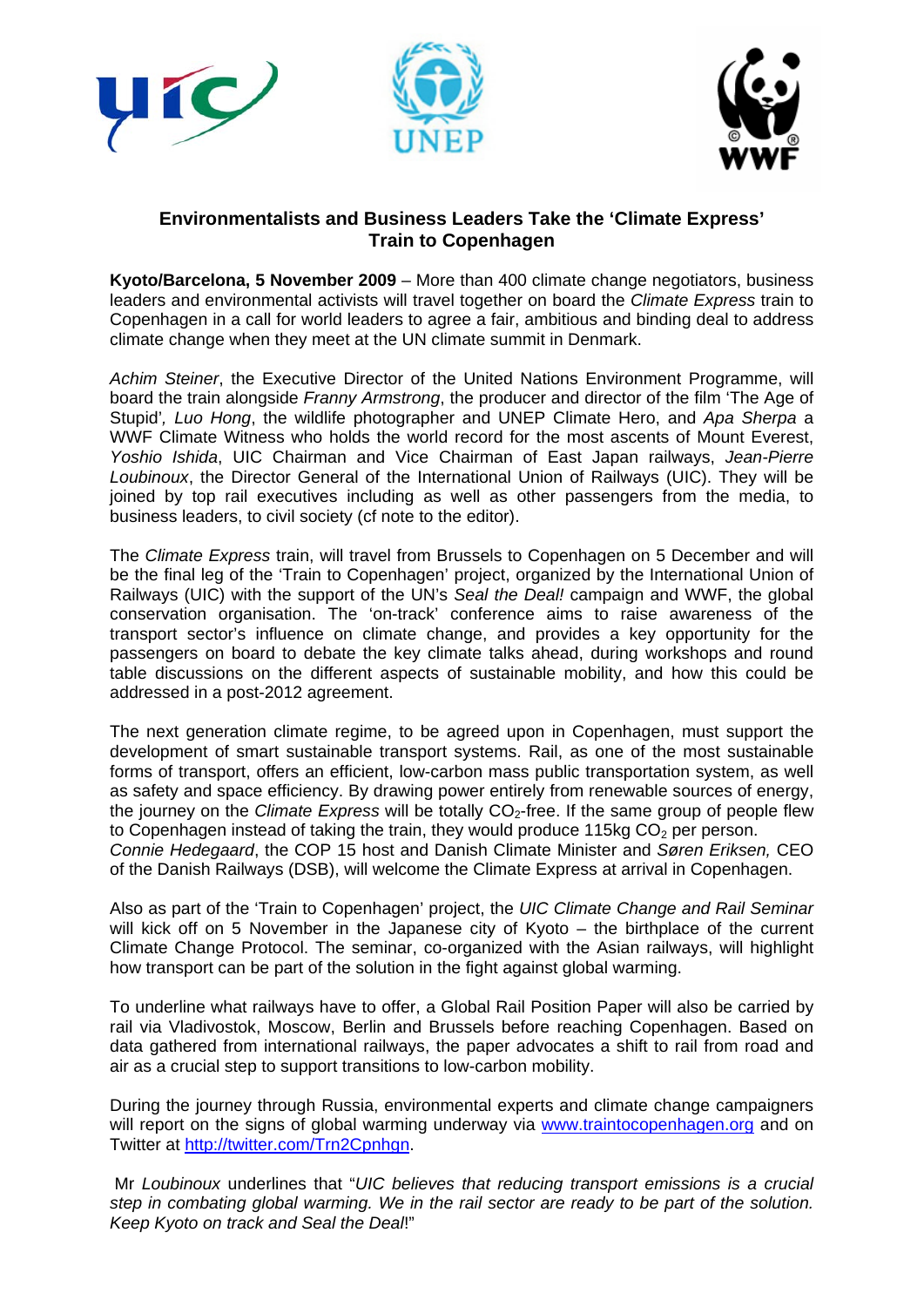#### **Notes to Editors:**

#### **About the** *Climate Express* **train**

The *Climate Express* train will travel from Brussels to Copenhagen on 5 December, stopping in Cologne and Hamburg along the way. The 12-hour journey will feature workshops and round table discussions.

#### **Personalities boarding the** *Climate Express* **train to Copenhagen on 5 December will include:**

- Mr. *Achim Steiner*, UN Under-Secretary-General and UNEP Executive **Director**
- Mr *Paul Magnette*, Belgian Federal Minister of Climate & Energy
- Mr *Etienne Schouppe*, Belgian State Secretary for Mobility
- Mr *Matthias Ruete*, Director General, Energy and Transport at the European Commission
- Mr. *Yoshio Ishida*, UIC Chairman and Vice Chairman of East Japan Railways
- Mr. *Guillaume Pepy*, CEO of SNCF
- Mr *Jannie Haek*, CEO SNCB-Holding
- Mr *Marc Descheemaecker*, CEO SNCB
- Mr *Francisco José Cardoso Dos Reis*, President of the Board of Directors of the Portuguese Railways (CP)
- Mr. *Jean-Pierre Loubinoux*, UIC Director General.
- Mr *Jean-Pascal Van Ypersele*, IPCC Vice-President
- Mr. *Wang Shi*, the Chairman of the Chinese Society of Ecology and Entrepreneurs and Chairman of Vanke corporation
- Ms. *Franny Armstrong*, the producer and director of the film *The Age of Stupid*
- Mr*. Luo Hong*, the wildlife photographer and UNEP Climate Hero
- Mr Apa Sherpa, mountaineer and WWF Climate Witness

#### **About the Train to Copenhagen initiative**

A number of UIC members are undertaking local Train to Copenhagen campaigns to facilitate transportation to the COP15 for national delegations and other participants, including special fares. Check your local railway company for more information or www.traintocopenhagen.org

#### **About UIC**

UIC is the International Union of Railways – the worldwide organisation for international cooperation among railways and for the promotion of rail transport at world level in order to meet the challenges of mobility and sustainable development. UIC has 200 members on all five continents and is headquartered in Paris (www.uic.org).

UIC is working continuously to further improve the environmental and sustainability advantages of the rail sector – including its energy efficiency. UIC is also leading the rail sector's work in adapting rail infrastructure to the consequences of climate change.

### **About UNEP**

UNEP, established in 1972, is the voice for the environment within the United Nations system. UNEP acts as a catalyst, advocate, educator and facilitator to promote the wise use and sustainable development of the global environment. To accomplish this, UNEP works with a wide range of partners, including United Nations entities, international organizations, national governments, nongovernmental organizations, the private sector and civil society. www.unep.org

#### **About WWF**

WWF is the world's leading independent conservation organization working to solve the most serious environmental issues facing our planet. WWF's solutions-focused and science-based approach